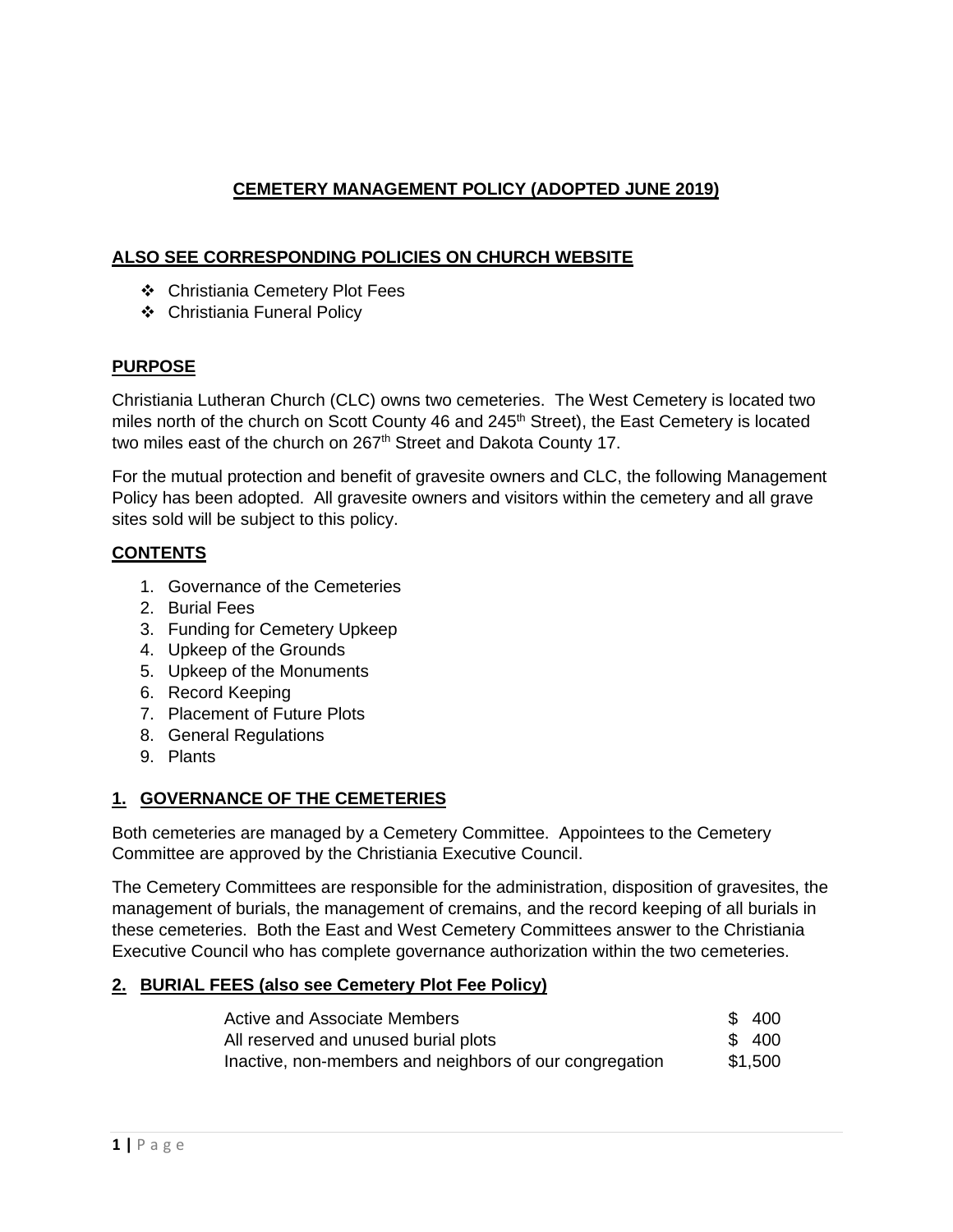# **3. FUNDING FOR CEMETERY UPKEEP**

Funding for the upkeep of the grounds is provided by funds retained in Christiania Lutheran Church's Cemetery Maintenance Fund. Monies from burial plot purchases have been placed in this fund since the Cemetery Plot Fees Policy was enacted on January 1, 2017. The Christiania Foundation manages the investments in the Christiania Foundation Cemetery Account. The Cemetery Committees manage the funds in the Cemetery Maintenance Fund.

# **4. UPKEEP OF THE GROUNDS**

As of the date of this policy, Outdoor Innovations has been hired to mow and trim our two cemeteries. As of this date, weed control has been provided by Tee Time Lawn Services. Tree trimming, filling of water containers, and other miscellaneous work is done by the Cemetery Committee with help from volunteers.

Following a burial at either cemetery, the leveling of the grave site and the planting of grass seed is the responsibility of the family.

Major repairs to either cemetery grounds will be made after discussion by the Cemetery Committees and input and approval are obtained by the Christiania Lutheran Church Executive Council.

NO IN-GROUND, PERMANENT PLANTINGS (SHRUBS, TREES OR FLOWERS) shall be placed on individual grave sites at either cemetery.

#### **5. UPKEEP OF MONUMENTS**

As of the date of this policy, Owatonna Monument has repaired all damaged stones at the West Cemetery. Monuments at the East Cemetery will be repaired up to \$3,800. Decision on which stones will be repair will be left to the discretion of the East Cemetery Committee.

# **6. RECORD KEEPING**

Upon a certified death, a Burial/Removal/Transit Permit is issued by the state. It states: "A certificate of death having been filed as required by law, permission is hereby given to dispose of this body." The funeral director sends this document to the appropriate Cemetery Committee representative. Those records are kept at their home. A spread sheet listing the burials at the cemetery is provided to the church office.

### **7. PLACEMENT OF FUTURE PLOTS**

Land at the West Cemetery is limited. Families of anyone buried at the West Cemetery can request burial there. Any other new burials for Christiania will be directed to the East Cemetery where land is abundant.

### **8. GENERAL REGULATIONS**

- 1. Burial plot dimensions shall be three (3) feet six (6) inches wide by ten (10) feet long or greater for the purposes of containing the casket/vault of the deceased.
- 2. Grave dimensions shall be dug at 5 (five) feet deep, depending on ground conditions. This allows 24" for cover. Cremains shall be placed at the foot of a 10' long burial plot.
- 3. No grave sites shall be subdivided for purposes of sale.